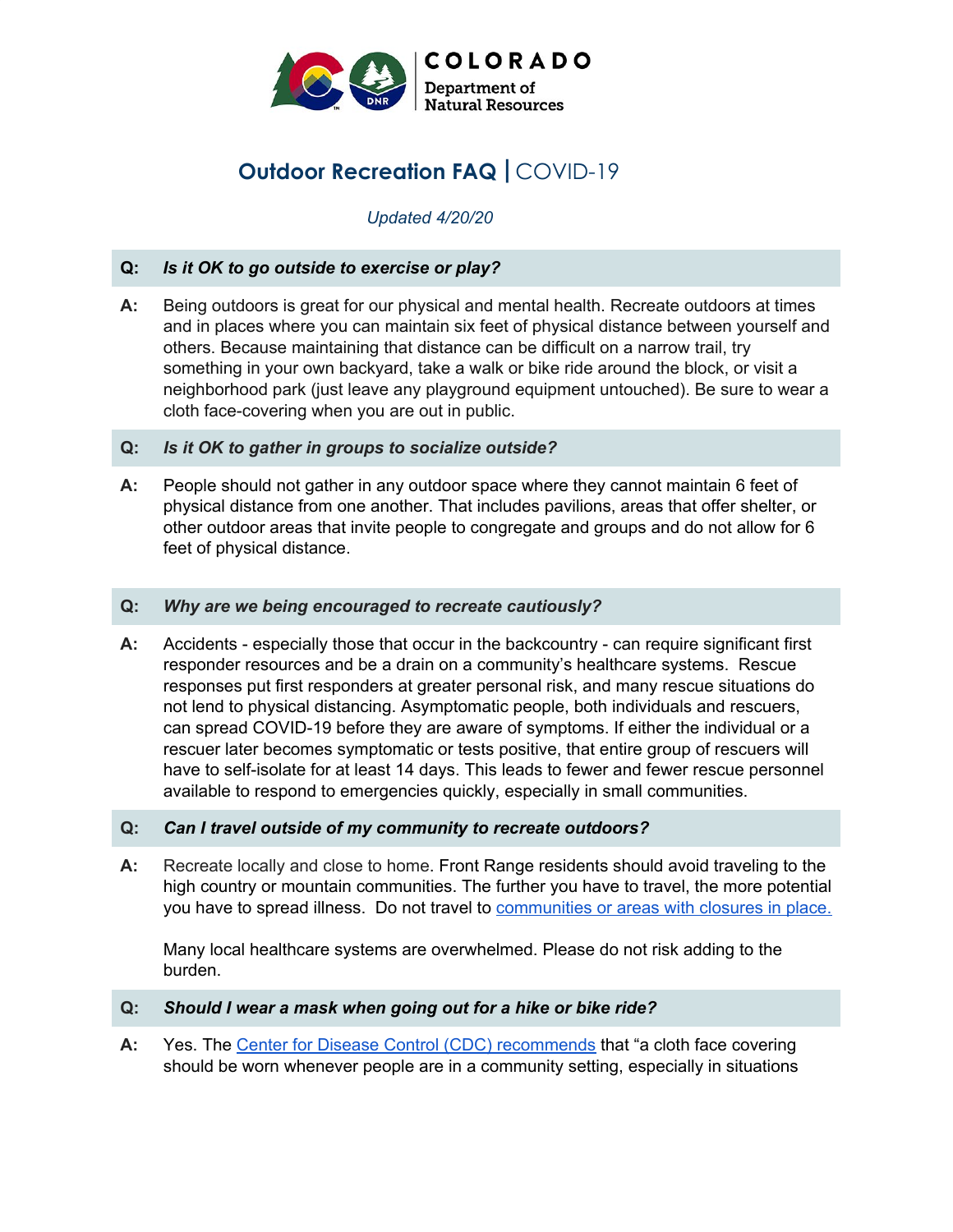where you may be near people." If you visit a local trail, there's a good chance that keeping a distance of six feet when passing others can be difficult at times.

Please keep in mind that, "cloth face coverings should not be placed on children younger than 2 years of age, anyone who has trouble breathing, or is unconscious, incapacitated or otherwise unable to remove the cover without assistance." ([source](https://www.cdc.gov/coronavirus/2019-ncov/prevent-getting-sick/cloth-face-cover-faq.html))

#### **Q:** *Are there ways to have a virtual park experience from home?*

**A:** Yes! Colorado Parks and Wildlife have several videos of State Parks on its [YouTube](https://www.youtube.com/playlist?list=PLWGY7bVNQHtVKi1CKIFCxZ9kCW9heNk__) [page.](https://www.youtube.com/playlist?list=PLWGY7bVNQHtVKi1CKIFCxZ9kCW9heNk__)

The National Park Service also launched a **Find Your ["Virtual"](https://www.nps.gov/subjects/npscelebrates/find-your-virtual-park.htm) Park page where you can** view webcams, play online games, participate in a live ranger program, and more!

## **Q:** *What is the status of parks, trails, and visitor centers?*

**A:** While most parks and trails around the state remain open, a few like Rocky Mountain and Mesa Verde National Parks have closed entirely. State parks remain open for walking, biking, etc. Most visitor centers around the state are closed to public access.

You can find up-to-date closures of parks, trails, and visitor centers in Colorado's Official Trails App, [COTREX](https://trails.colorado.gov/). A team is monitoring closures and updating them on a daily basis.

## **Q:** *The Governor has announced that all playgrounds, picnic areas, other similar areas conducive to public gathering, and attended areas shelled be closed. What are attended areas?*

**A:** An "attended area" is an area where people tend to gather, such as playgrounds, picnic areas, areas that have equipment for individuals to use, and areas with shelters to provide shade. These areas do not adhere to social distancing requirements, as they further expose individuals to multi-touch surfaces where disease transmission could occur. Local jurisdictions can determine whether parks within their jurisdiction can remain open. Restrooms that remain open in these areas must be cleaned on a daily basis.

## **Q:** *May I ski, snowshoe, or hike in the backcountry?*

**A:** These activities are considered higher risk due to the potential for avalanches, exposure, accidents and adverse weather conditions and are strongly discouraged at this time due the potential drain on Search and Rescue teams that include law enforcement and medical personnel. [Uphill](https://www.facebook.com/watch/?v=1027723997609376) [skiing](https://www.facebook.com/watch/?v=1027723997609376) is prohibited at most Colorado ski areas. Also, traveling to the mountains to recreate goes against current guidance to recreate locally and close to home.

To get a glimpse into what an emergency rescue entails and the added risks to first responders, read about a recent [avalanche](https://www.outsideonline.com/2411094/backcountry-accidents-coronavirus-colorado) response near Telluride, Colorado.